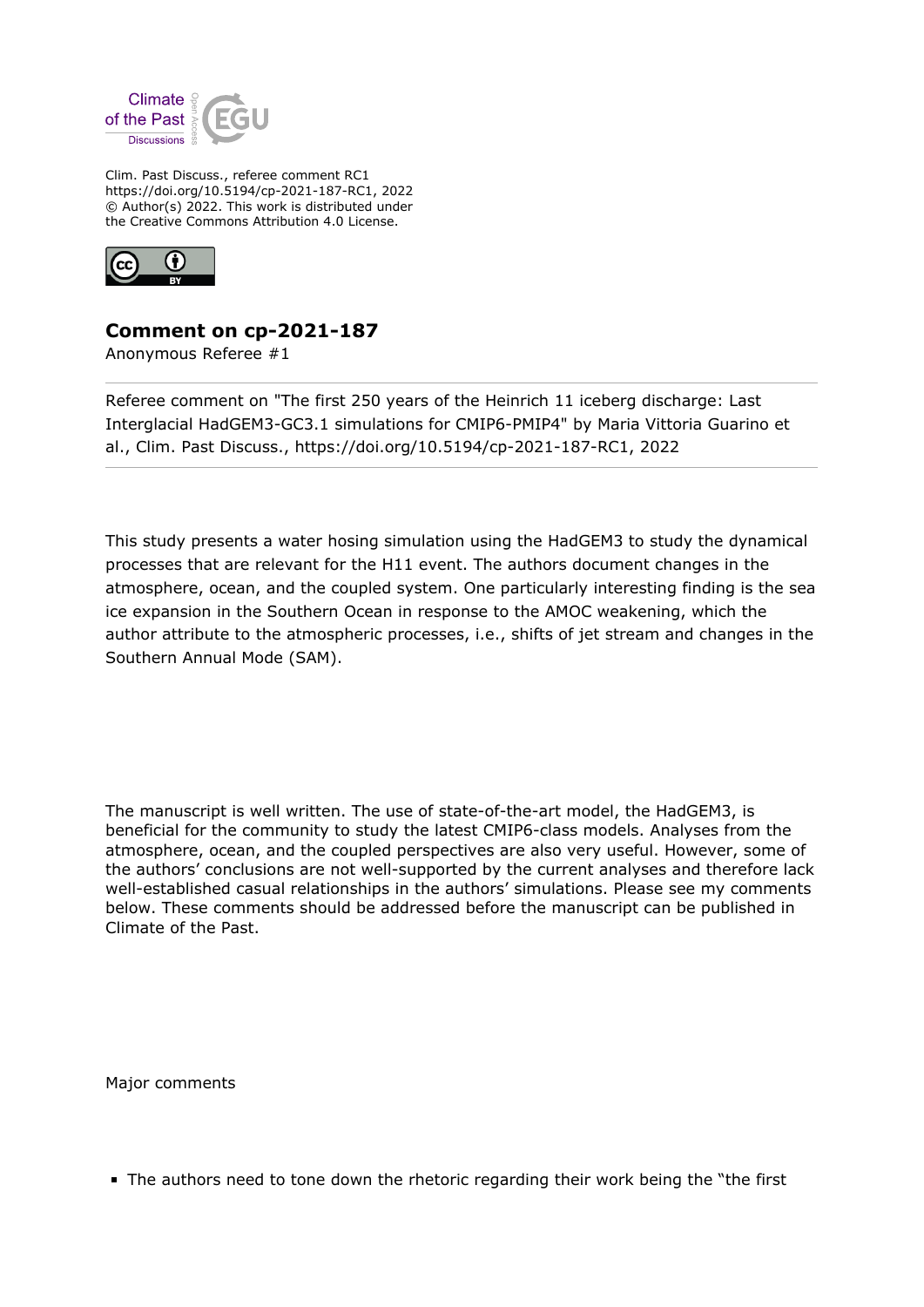time that the classical "thermal bipolar seesaw" associated with the H11 event has undiscovered consequences in both Hemispheres". AMOC and the associated climate change have been studied for several decades using water hosing experiments by the climate dynamics community (e.g., Stouffer et al., 2006). The feedbacks from ocean transport and air-sea interactions that are relevant for the AMOC have also been studied extensively (e.g., Buckley and Marshall, 2016; Stocker et al., 2001). Moreover, how the North Atlantic processes can impact the remote regions has also been studied in much detail, including the impact on the tropics and subtropics (e.g., Zhang and Delworth, 2005), global atmospheric teleconnections (e.g., Wu et al., 2013), in a paleoclimate (e.g., Kageyama et al., 2013), and on the Southern Ocean in the context of climate variability in the present-day climate (e.g., Zhang et al., 2017). Given the rich literature on this topic, I think it is unjustified to claim the authors' results are the "first" and show "previously undiscovered consequences in both Hemispheres", unless the authors can show that the AMOC's influences are uniquely tied to the LIG climate and have different dynamics from previous studies.

- The sea ice increase over the Southern Ocean in the authors' simulations is interesting and somewhat surprising; more analysis on this is warranted. Is the sea ice increase occurring throughout the year or only in specific seasons? Is the time evolution of the sea ice cover consistent with a SAM-driven mechanism? Can you also show time series of the sea ice expansion? Causal relationship needs to be better established in the authors simulations. Please show the details of the dynamical and thermodynamical processes (Line 242) that drive the sea ice expansion. Are the results model dependent, given the model-dependent responses, e.g., documented in Kageyama et al. (2013)?
- Where does the deep-water formation take place in the PI and the LIG simulations using HadGEM3? Can the model simulate deep convection over the GIN Seas that has been suggested by observations (e.g., Holte et al., 2017; Lozier et al., 2019)? How are the sites of deep-water formation linked to the heat transport by the AMOC (Figure 9e)? Is it possible that the small heat transport by the AMOC at 50N northward (Line 220–223 & Line 359–361) is caused by the model bias in the deep-water formation over the GIN seas.
- A comment related to the above, please consider adding plots of the meridional overturning stream function and the winter maximum mixed-layer depth in the PI, LIG, and H11 simulations. Please also add the mixed-layer depth from observation (Holte et al., 2017) for comparison.

Minor comments:

- Line 79: change "N<sub>2</sub>O" to "N<sub>2</sub>O"
- Line 109–110: the criteria of p-value should be 0.05 (instead of 0.5), right?
- Figure 2 and related discussion: how is the North Atlantic and Southern Hemisphere defined spatially? Does the North Atlantic include the Greenland, Iceland, and Norwegian Seas?
- Line 179–182: Please add a mechanistic understanding of the shift of the polar jet in the Southern Hemisphere.
- Figure 5: I do not see "error bars" in the plots.
- Figure 12: is the sea ice concentration annual mean, or for the winter?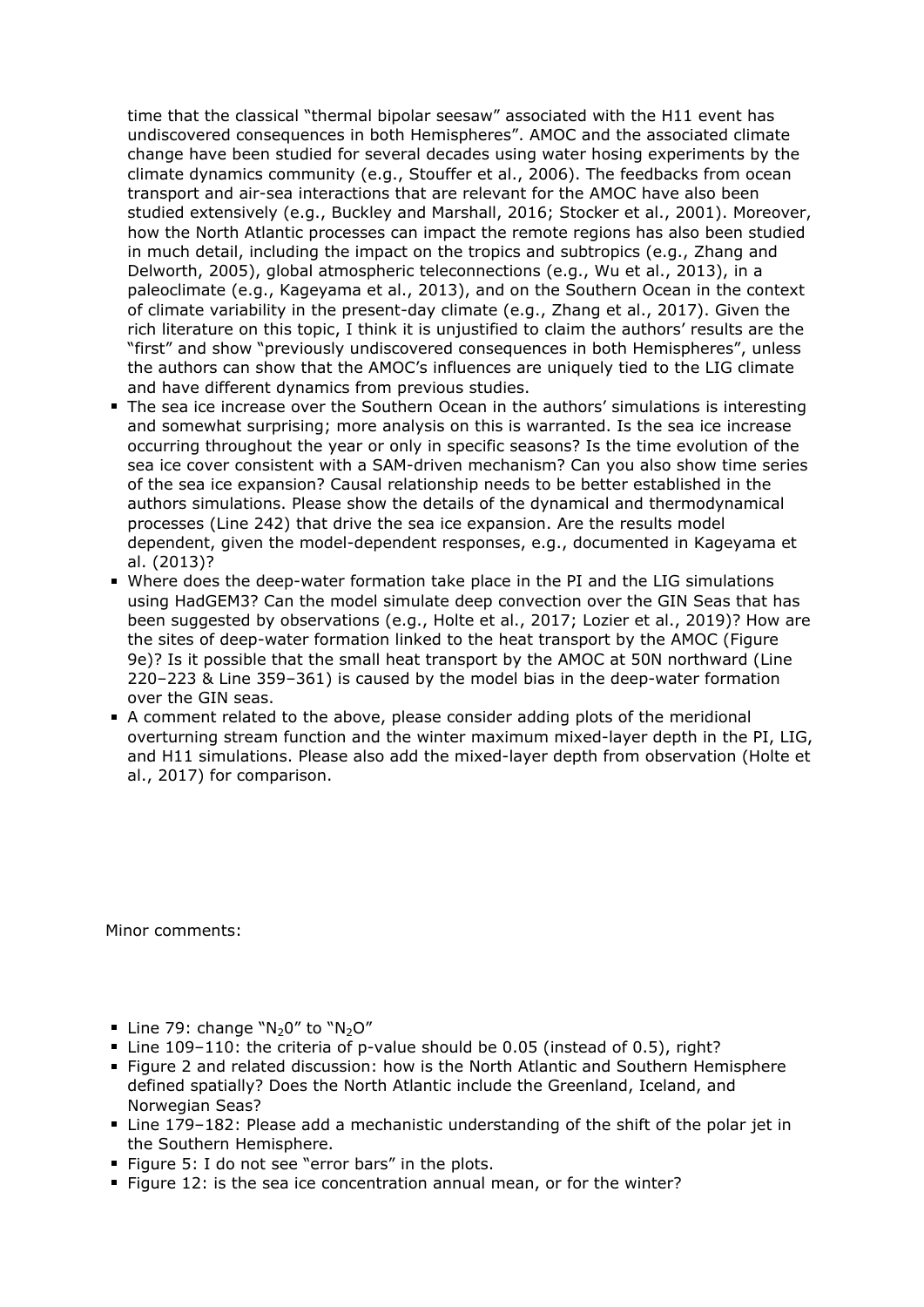## **References:**

Buckley, M. W., & Marshall, J. (2016). Observations, inferences, and mechanisms of the Atlantic Meridional Overturning Circulation: A review. *Reviews of Geophysics*, *54*(1), 5–63. https://doi.org/https://doi.org/10.1002/2015RG000493

Holte, J., Talley, L. D., Gilson, J., & Roemmich, D. (2017). An Argo mixed layer climatology and database. *Geophysical Research Letters*, *44*(11), 5618–5626. https://doi.org/https://doi.org/10.1002/2017GL073426

Kageyama, M., Merkel, U., Otto-Bliesner, B. L., Prange, M., Abe-Ouchi, A., Lohmann, G., Ohgaito, R., Roche, D. M., Singarayer, J., Swingedouw, D., & Zhang, X. (2013). Climatic impacts of fresh water hosing under last glacial Maximum conditions: A multi-model study. *Climate of the Past*, *9*(2), 935–953. https://doi.org/10.5194/cp-9-935-2013

Lozier, M. S., Li, F., Bacon, S., Bahr, F., Bower, A. S., Cunningham, S. A., ... & Zhao, J. (2019). A sea change in our view of overturning in the subpolar North Atlantic. Science, 363(6426), 516-521. https://doi.org/10.1126/science.aau6592

Stocker, T. F., Knutti, R., & Plattner, G.-K. (2001). The future of the thermohaline circulation - A perspective. In *The oceans and rapid climate change: Past, Present and Future. Geophysical Monograph 126* (Vol. 126, pp. 277–293). AGU. https://doi.org/10.1029/GM126p0277

Wu, L., Li, C., Yang, C., & Xie, S.-P. (2008). Global Teleconnections in Response to a Shutdown of the Atlantic Meridional Overturning Circulation. *Journal of Climate*, *21*(12), 3002–3019. https://doi.org/10.1175/2007JCLI1858.1

Zhang, L., Delworth, T. L., & Zeng, F. (2017). The impact of multidecadal Atlantic meridional overturning circulation variations on the Southern Ocean. *Climate Dynamics*, *48*(5), 2065–2085. https://doi.org/10.1007/s00382-016-3190-8